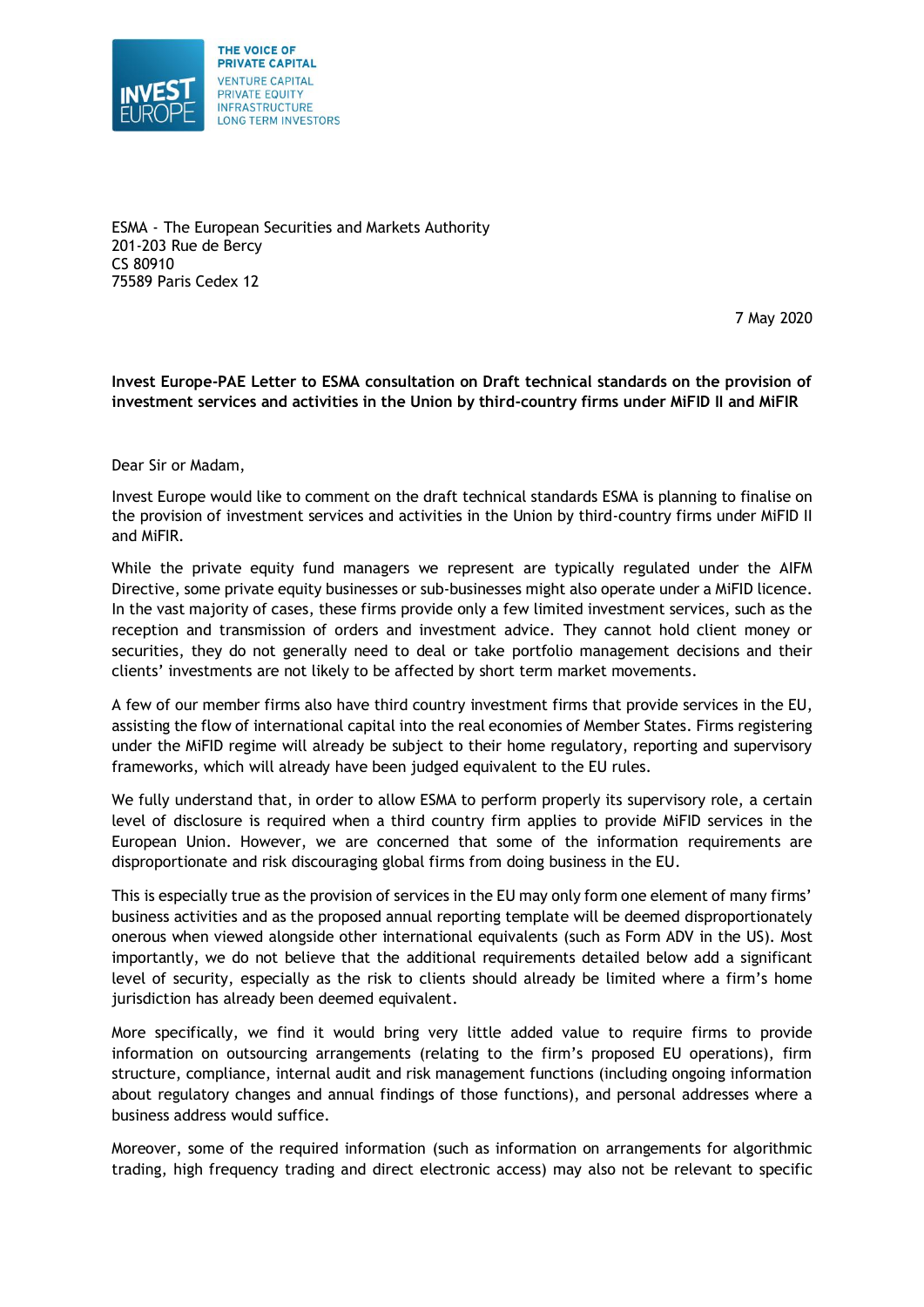

market players, such private equity and venture capital firms, that are only carrying specific MiFID activities. Some of these – such as the expected numbers of clients and counterparties or how the activities of the third-country business in the EU will contribute to the overall strategy of the firm – may also objectively be difficult to audit or to provide with precision for these firms.

Overall, we also fear that the amount of details required may sometimes go beyond the limited list of information and conditions for firms to register with ESMA set in the Level 1, and most specifically in Art 46(2) MiFIR. The requirement to provide details on the global operations of the firm is an example of this.

We hope the comments above will be of use to you in the preparation of the final technical standards and we stand at your disposal would you have any further questions.

Kind regards,

Martin Bresson Invest Europe Public Affairs Director